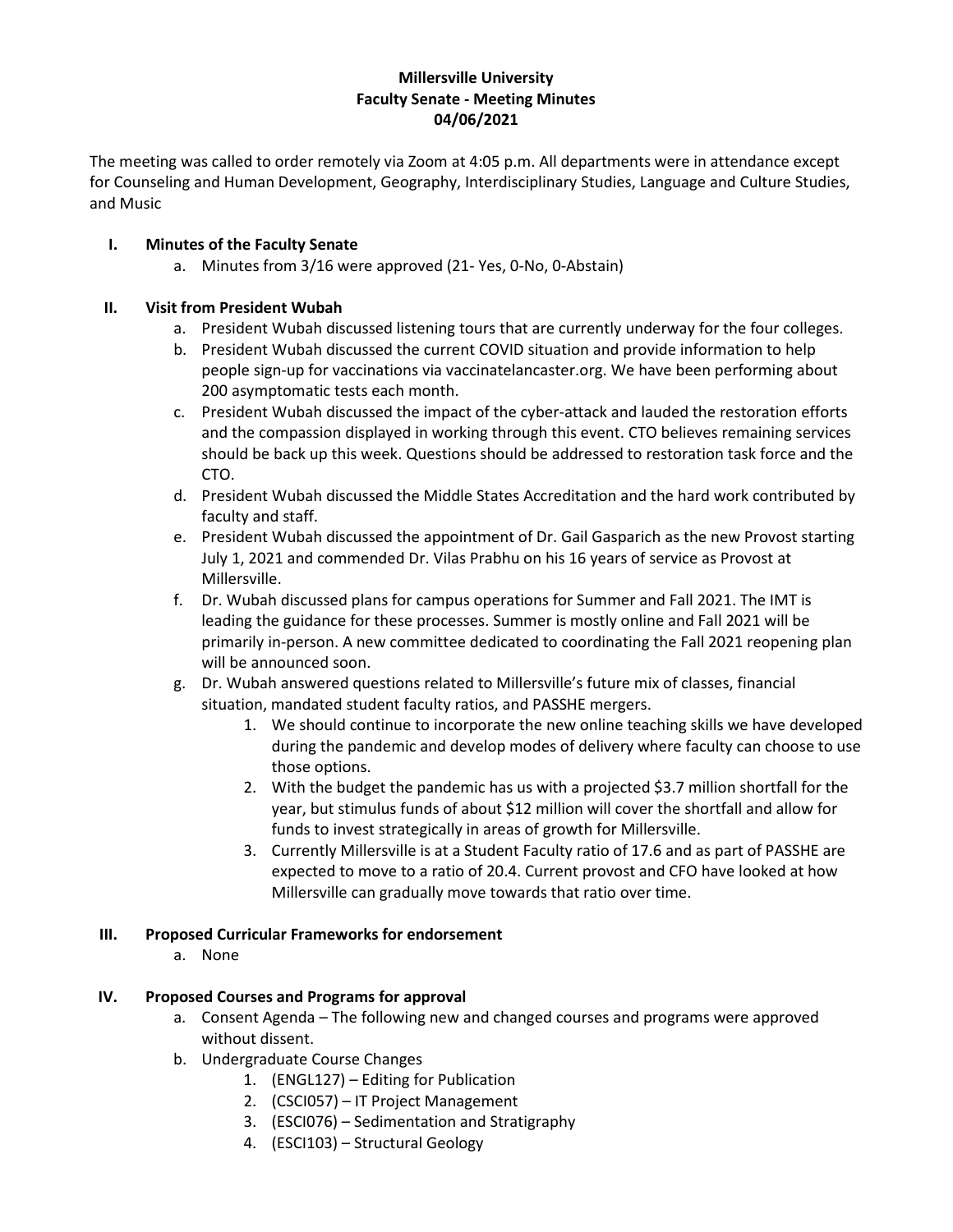- 5. (ESCI095) Biological Oceanography
- 6. (ENGL147) Early American Literature
- 7. (ENGL149) Early English Literature
- 8. (ENGL148) Later English Literature
- 9. (ART DESN 080) Special Topics in Studio Art
- 10. (COMM072) Interpersonal Communication
- 11. (ENGL128) Art of Film
- c. Undergraduate New Courses
	- 1. (GOVT028) Global Crime and Justice
- d. Undergraduate Program Changes
	- 1. None
- e. Graduate New Courses
	- 1. None
- f. Graduate Course Changes
	- 1. (SOWK046) Human Behavior in the Social Environment I
	- 2. (NURS078) Statistical Methods
	- 3. (NURS077) Scholarly Project Design Seminar
	- 4. (NURS066) Scholarly Project Implementation Seminar
	- 5. (NURS055) Role Development &Theoretical Foundation of Advanced Nursing Practice
	- 6. (NURS056) Advanced Nursing Practice Professional Issues and Health Policy
	- 7. (NURS057) Advanced Practice Nursing: Transformational Leadership
	- 8. (NURS058) Health Policy & Healthcare Economics
	- 9. (NURS064) Epidemiology and Health Promotion
	- 10. (NURS065) Informatics and Data Management
	- 11. (NURS067) Complex Health Care Systems
	- 12. (NURS068) Evidence-Based Practice: Models and Applied Research
	- 13. (NURS069) Transforming Healthcare
	- 14. (NURS070) Scholarly Project Evaluation Seminar
	- 15. (EDFN053) Administrative Aspects of Supervision
	- 16. (EDFN055) Social Foundations of Modern Education
	- 17. (WSSD054) Campus Recreation Program
	- 18. (WSSD052) Sport Finance
	- 19. (SOWK052) Micro/Mezzo Social Work Practice
	- 20. (SOWK056) Integrative Seminar
	- 21. (SOWK061) Advanced Research Methods
	- 22. (SOWK051) Social Welfare Policy
	- 23. (SOWK059) Advanced Social Work Practice with Groups and Families
	- 24. (SOWK047) Human Behavior in the Social Environment II
	- 25. (EDFN052) Research in Educational Leadership II
	- 26. (SOWK068) Social Work Administration and Supervision
	- 27. (HIST040) Topics in European History
	- 28. (SOWK048) Macro Social Work Practice
	- 29. (EDFN051) Dissertation Research II in Educational Leadership
- g. Graduate New Programs
	- 1. None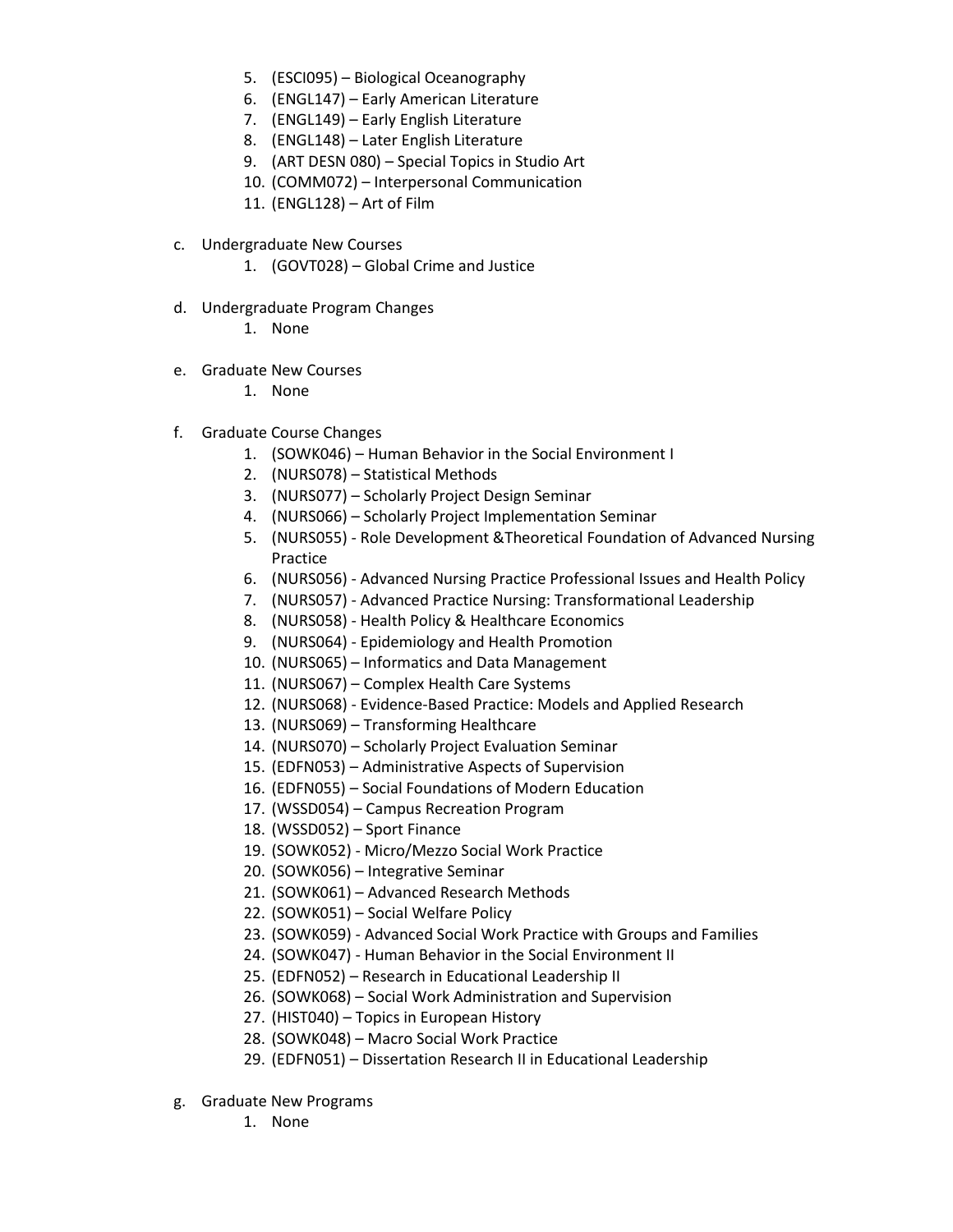## **V. Report of the Faculty Senate Chairperson – Jeri Robinson**

- a. Announcements
	- 1. Faculty Senate Meeting Dates Spring 2021 (1st and 3rd Tuesday)
		- 1. April 20
		- 2. May 4
		- 3. June tba
- b. Graduation Ceremonies:
	- 1. May 6, 2021, at 5 p.m. undergraduate ceremony for spring and winter 2020 graduates
	- 2. May 7, 2021, at 5 p.m. graduate ceremony for spring 2020 and spring 2021 graduates
	- 3. May 8, 2021, at 10 a.m. undergraduate ceremony for spring 2021 College of Arts, Humanities and Social Sciences; and Lombardo College of Business graduates
	- 4. May 8, 2021 at 3 p.m. undergraduate ceremony for spring 2021 College of Education and Human Services; and College of Science and Technology graduates
- c. Those wishing for representation on a non-administrative home ACC need to indicate their desired representation for ay 2021-22.
	- 1. Kat Walsh in chat stated that she believes Social Work would like representation on the Social Sciences Area Curriculum Committee in the upcoming Academic Year.
- d. The following departments should be holding senator elections and communicating any changes to Dr. Ethan Frost:
	- 1. *Departments holding elections in 2021*: AEST; ARTD; ATHL; BIOL; COMT; CNHD; EDFN; EMEE; ENGL; GEOG; LIBR
- e. Faculty concerns about network outage issues related to Cyber Attack were shared with the Council of Trustees and President Wubah.
- f. Faculty Senate leadership advised that when curricular discussions become prolonged at Faculty Senate they will ask to table those discussion in the interest of time to allow for exploration of the discussion points while also allowing the business of Faculty Senate to continue.
- g. Proposals from faculty should be brought to faculty senate by the department representative. Faculty senate will then discuss and send to committees as appropriate.

# **VI. APSCUF Updates**

- a. Dr. Kelly Banna, APSCUF-MU Vice-President,
- b. APSCUF is holding elections. If interested in running send nominations to Kim Martin.
- c. Rep. Council will vote on potential changes to Promotion and Tenure Committee that is being proposed to incorporate the recently formed College of Business. Vote to take place on Thursday followed by an All-Faculty meeting and vote on April 23. Promotion and Tenure Committee elections will be delayed until after the outcome of this vote.
- d. Syllabus policy is still being considered and led by Dr. Robyn Davis

## **VII. Report of the Student Government Association**

a. None

## **VIII. Report of the Graduate Student Association**

a. None

## **IX. Report of the Administrative Officers**

- a. Dr. Jim Delle Associate Provost
	- 1. Discussed current registration and availability of MAX.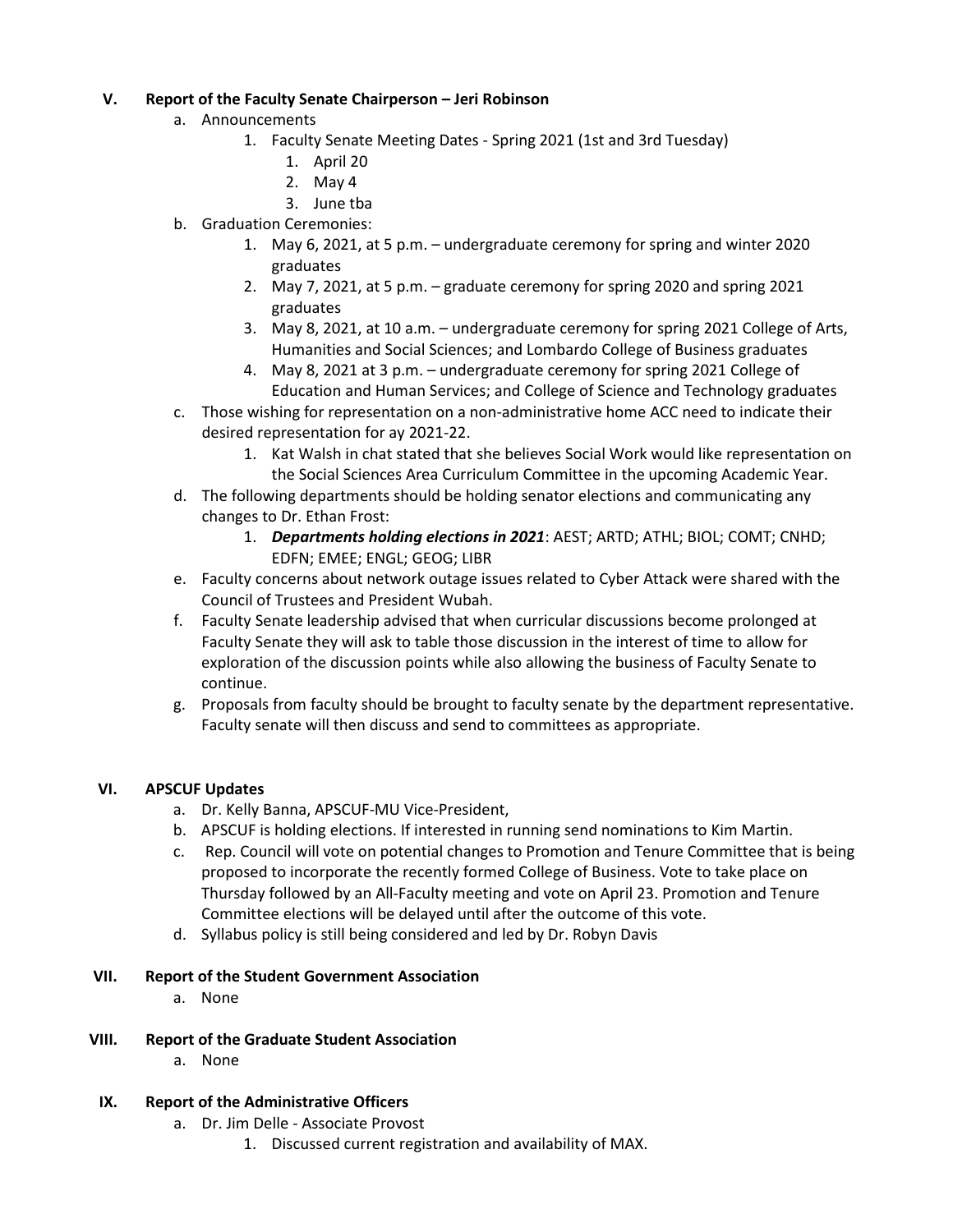- 2. Discussed guidelines for classroom occupancy. Summer courses may have rooms moved to ensure room spaces can accommodate the full class within the guidelines from the Governor's office.
- 3. DL approval requirement is waived for Summer 2021 courses, but is not waived for Fall 2021 courses.
- 4. Files that were stored on the M-drive before the Cyber Attack are not expected to be retrievable in the near future.
- 5. Question was asked about requiring vaccines. Dr. Delle stated that under current State Law we could not require COVID vaccines in the Fall.
- b. Alison Hutchinson, Registrar
	- 1. Registration is on track to take place in two weeks, but are preparing in case that changes.
	- 2. Transfer students that are being advised do not currently have DARs available. Advisors should use best judgement in helping those students determine appropriate classes.
	- 3. Non-Millersville students that have applied for summer courses to date should now be able to enroll in summer courses.

# **X. Announcement of new courses, programs or changes to existing courses/program**

a. See weekly CAP announcements.

# **XI. Proposal by Dr. Kim McCollom-Clark**

- a. English Departments and Language and Culture Studies have been directed from administration to combine into one department. This causes an issue with the current GenEd structure where only two classes from a single department are allowed to count towards the G-Label GenEd requirements. Proposal seeks an exception for English and Language and Culture Studies that keeps the current practice of these being considered separate departments when counting for GenEd labels. In the future other departments (e.g. Sociology, Criminology, and Anthropology) might also seek this distinction and a future consistent approach may be necessary.
- b. Motion to waive the two-meeting rule was mad via a Dreon/Cook motion and passed (21-Yes, 0- No, 2-Abstain).
- c. Motion to approve proposal as presented by Dr. McCollom-Clark was made via a Bowen/Hower motion and passed (21-Yes, 0-No, 1-Abstain).

# **XII. Reports of the Faculty Senate Standing Committees**

- a. UCPRC, Chairperson Ollie Dreon encourage proposers seeking DL approval to use the Suggestions for a Successful DL Approval guidelines that are available in CAP.
- b. GCPRC, Chairperson Tiffany Wright encouraged proposers to keep an eye on their proposals in the CAP system as an occasional glitch seems to have developed that sometimes sends proposals that have been approved at GCPRC back to Campus Notification.
- c. Academic Policies (APC) Chairperson: Ankur Nandedkar
	- 1. Incomplete Policy (revision to existing policy) Passed as presented (20-Yes, 0-No, 0- Abstain)
	- 2. Academic Minor Policy (revision to existing policy) passed as presented (21-Yes, 0- No, 0-Abstain)
	- 3. Course Repeats Policy (revision to existing policy) passed as presented (21-Yes, 0-No, 0-Abstain)
- d. Educator of the Year Committee, Ex-Officio Chair, Dr. Shaun Cook
	- 1. Announced that Dr. Elizabeth Costello-Powers has been elected educator of the year.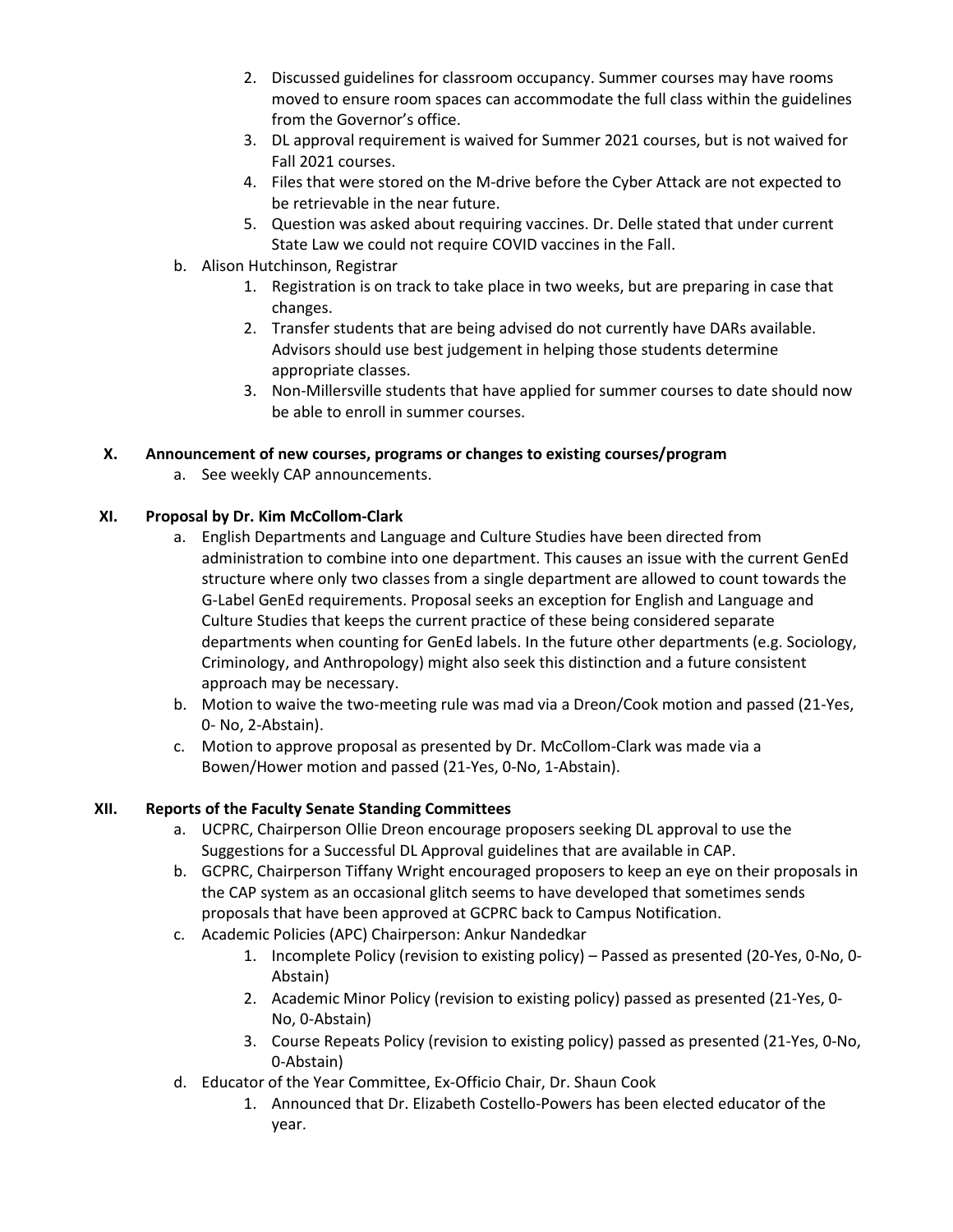- 2. Presented the first reading of a proposal that would allow for nominees for educator of the year who are not chosen to have their applications carried forward for consideration in the next academic year.
- **XIII. Reports of the Faculty Senate, Convened Committees, Area or Special Committees** 
	- a. None

## XIV. **XII. Faculty Emeriti Resolutions**

- a. Dr. Gerard Igyor, Communications, passed (21-Yes, 0-No, 0- Abstain) on a Woodall/Cardwell motion.
- b. Dr. Mary Glazier, Sociology, Anthropology, Criminology passed (20-Yes, 0-No, 0-Abstain) on an Orr/Granruth motion.
- c. Dr. Manwoo Lee, Government and Political Affairs passed (21-Yes, 0-No, 0-Abstain) on an Owen/Woodall motion.

## XV. **XIII. Faculty Senate Elections**

a. A Cook/Woodall motion was made to close nominations and elect all unopposed candidates. The motion passed (21-Yes, 0 -No, 0- Abstain).

## XVI. **XIV. New Business**

a. Joe Sciaretta thanked faculty for using Early Alert with the modified email approach necessitated because of the Cyber Attack.

A Cardwell/Robinson motion to adjourn was approved without dissent at 6:05pm.

Respectfully Submitted, Daniel R. Albert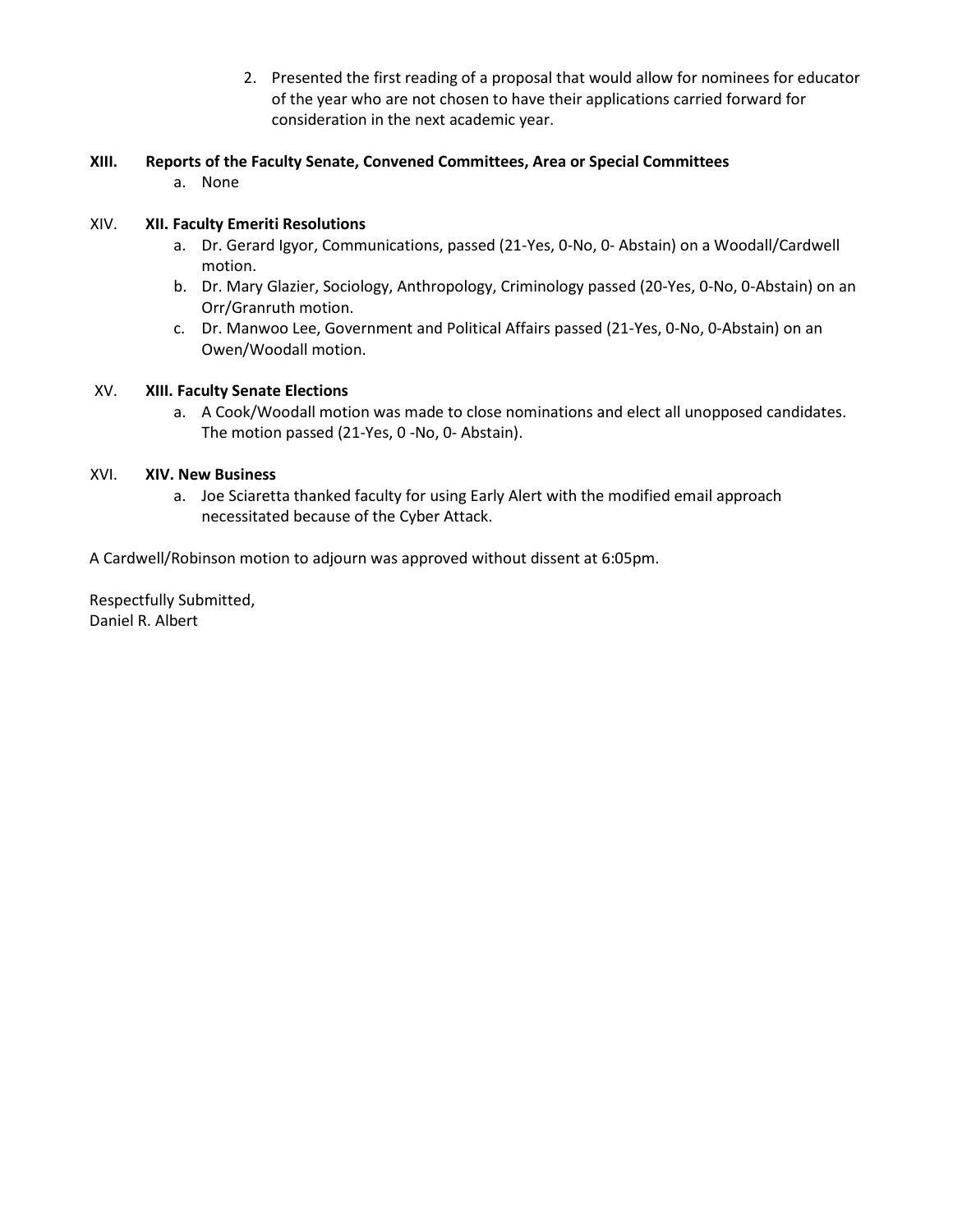#### **ACTION SUMMARY**

*Minutes Approved* 

1. 03/16/2021

*Course and Program Proposals (CAP Proposal ID# - Title) Undergraduate Course Changes Approved* 

- 1. (ENGL127) Editing for Publication
- 2. (CSCI057) IT Project Management
- 3. (ESCI076) Sedimentation and Stratigraphy
- 4. (ESCI103) Structural Geology
- 5. (ESCI095) Biological Oceanography
- 6. (ENGL147) Early American Literature
- 7. (ENGL149) Early English Literature
- 8. (ENGL148) Later English Literature
- 9. (ART DESN 080) Special Topics in Studio Art
- 10. (COMM072) Interpersonal Communication
- 11. (ENGL128) Art of Film

## *Undergraduate New Courses Approved*

1. (GOVT028) – Global Crime and Justice

## *Graduate Course Changes Approved*

- 1. (SOWK046) Human Behavior in the Social Environment I
- 2. (NURS 078) –
- 3. (NURS077) Scholarly Project Design Seminar
- 4. (NURS066) Scholarly Project Implementation Seminar
- 5. (NURS055) Role Development &Theoretical Foundation of Advanced Nursing Practice
- 6. (NURS056) Advanced Nursing Practice Professional Issues and Health Policy
- 7. (NURS057) Advanced Practice Nursing: Transformational Leadership
- 8. (NURS058) Health Policy & Healthcare Economics
- 9. (NURS064) Epidemiology and Health Promotion
- 10. (NURS065) Informatics and Data Management
- 11. (NURS067) Complex Health Care Systems
- 12. (NURS068) Evidence-Based Practice: Models and Applied Research
- 13. (NURS069) Transforming Healthcare
- 14. (NURS070) Scholarly Project Evaluation Seminar
- 15. (EDFN053) Administrative Aspects of Supervision
- 16. (EDFN055) Social Foundations of Modern Education
- 17. (WSSD054) Campus Recreation Program
- 18. (WSSD052) Sport Finance
- 19. (SOWK052) Micro/Mezzo Social Work Practice
- 20. (SOWK056) Integrative Seminar
- 21. (SOWK061) Advanced Research Methods
- 22. (SOWK051) Social Welfare Policy
- 23. (SOWK059) Advanced Social Work Practice with Groups and Families
- 24. (SOWK047) Human Behavior in the Social Environment II
- 25. (EDFN052) Research in Educational Leadership II
- 26. (SOWK068) Social Work Administration and Supervision
- 27. (HIST040) Topics in European History
- 28. (SOWK048) Macro Social Work Practice
- 29. (EDFN051) Dissertation Research II in Educational Leadership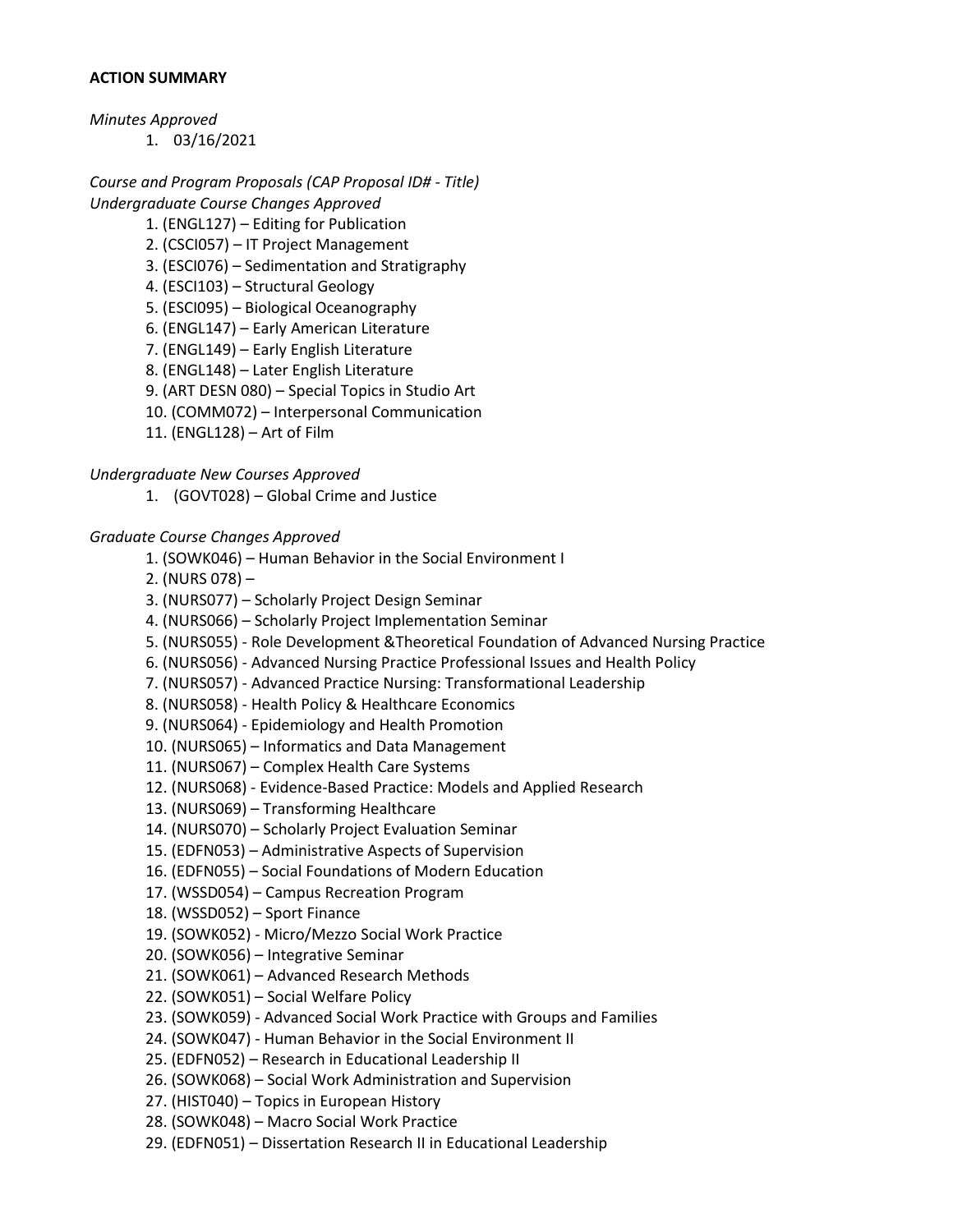#### *New Academic Policies Approved*

1. Proposed Exemption/Exception to General Education Policy for Department of English and World Languages, Passed as presented without dissent

## *Revised Academic Policies*

- 1. Revision to existing Incomplete Policy Passed as presented without dissent.
- 2. Revision to existing Academic Minor Policy Passed as presented without dissent.
- 3. Revision to existing Course Repeat Policy Passed as presented without dissent.

#### *Faculty Emeriti*

- 1. Dr. Gerard Igyor, Communications, passed without dissent.
- 2. Dr. Mary Glazier, Sociology, Anthropology, Criminology, passed without dissent.
- 3. Dr. Manwoo Lee, Government and Political Affairs, passed without dissent.

#### *Faculty Senate Elections*

- 1. Nominations were closed and all unopposed candidates were elected, passed without dissent.
- 2. Faculty Senate Committee Elections Results Round 01 as follows:

#### **Academic Outcomes Assess Comm**

EdHS: 2021-23 Abdul Ibrahim (EDFN)

SocSci: 2021-23 Victoria Khiterer (HIST)

### **Academic Policies Comm**

SciTech: 2021-23 Zenaida Uy (PHYS)

## **Academic Standards**

EdHS:2021-24 Ann Marie Licata (EDFN)

HumArts: 2021-24 David Pierce (ARTD)

Non: Alt: 2021-22 David Henriques (AASD) - Alternate

SciTech: 2021-24 & Alt: 2021-22 Heather Lehman (BIOL) Melissa Mullen Davis (CHEM) – Alternate

SocSci: 2021-24 & Alt: 2021-22 Lexi Hutto (MGMK) Brian Trout (ACFN) – Alternate

Chair/Senator: 2021-24 Ankur Nandedkar (MGMK)

# **Commencement Speaker**

HumArts: 2021-23 Christine Gaudry (ENGL/LACS)

SciTech: 2021-23 Talor Walsh (ESCI)

SocSci: 2021-23 Victoria Khiterer (HIST)

## **Ed. Year Selection**

EdHS: 2021-23 Miriam Witmer (EDFN)

Non: 2021-23 Margaret Mbindyo (AASD)

## **Financial Aid**

Member: 2021-23 Mary Sommar (HIST)

## **Gen Ed Review**

EdHS: 2021-23 Ollie Dreon (EDFN)

Non: 2021-23 Calida Barboza (LIBR)

SciTech: 2021-23 Jessica Kelly (GEOG)